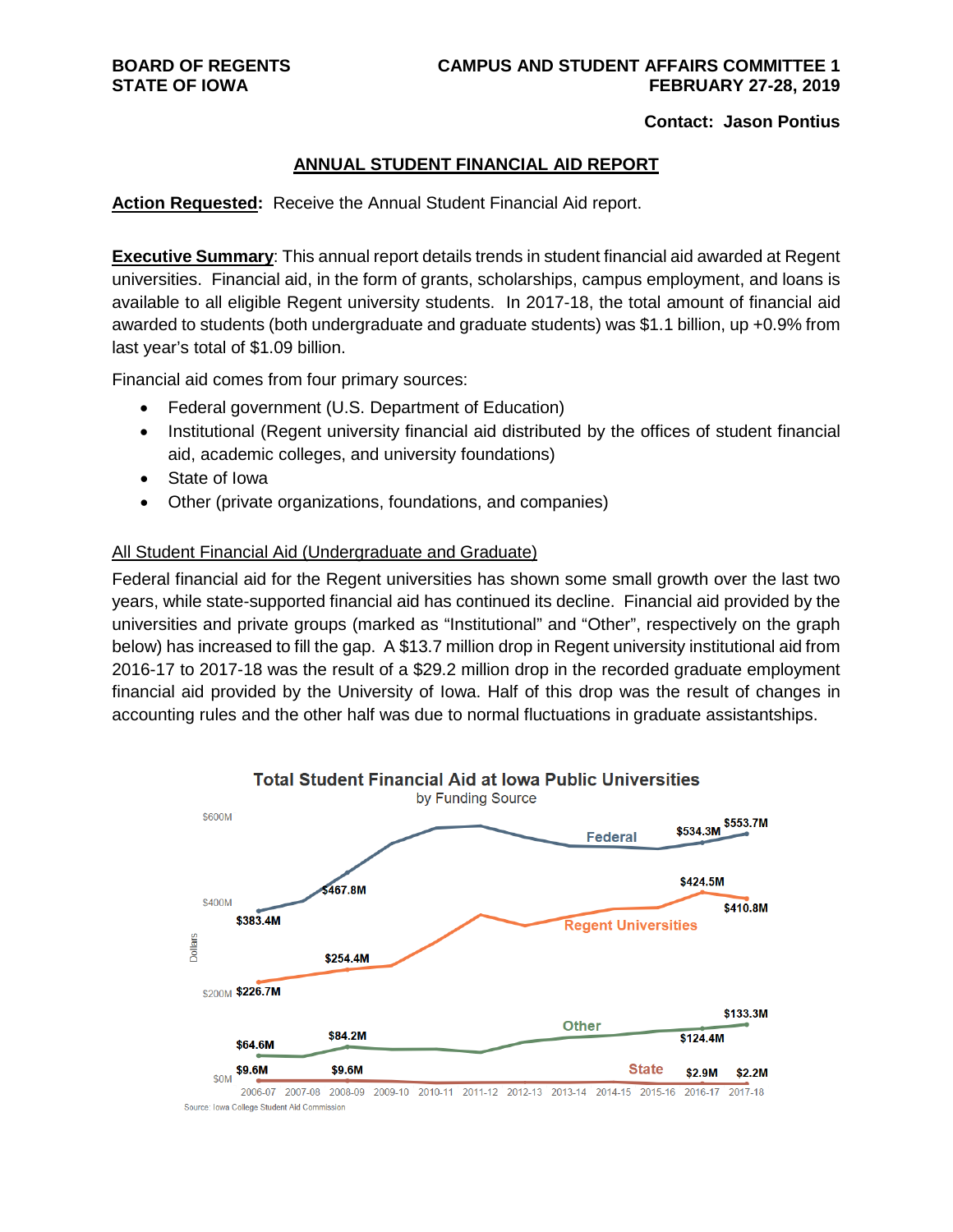# **BOARD OF REGENTS CAMPUS AND STUDENT AFFAIRS COMMITTEE 1**

As seen below, the federal government provides the vast majority of student loans. Scholarships, grants, and campus employment opportunities do not need to be repaid and the universities provide most of the funding in these two categories. The majority (62%) of university institutional employment is provided through graduate student assistantships.



#### **Undergraduates**

Student financial aid for undergraduates comprises 70% of all financial aid for Regent university students (\$774.6 million of \$1.1 billion in 2017-18). Financial aid for undergraduates has changed over the past 10 years by source: federal government (+21.3% increase), Regent universities (+98% increase), other sources (+56.2% increase), and the State of Iowa (-84.4% decrease). Overall undergraduate financial aid trends are similar to those seen for total student financial aid.



### Undergraduate Financial Aid at Iowa Public Universities

Regent University or Institutional Aid = aid from university academic colleges, foundations, and financial aid offices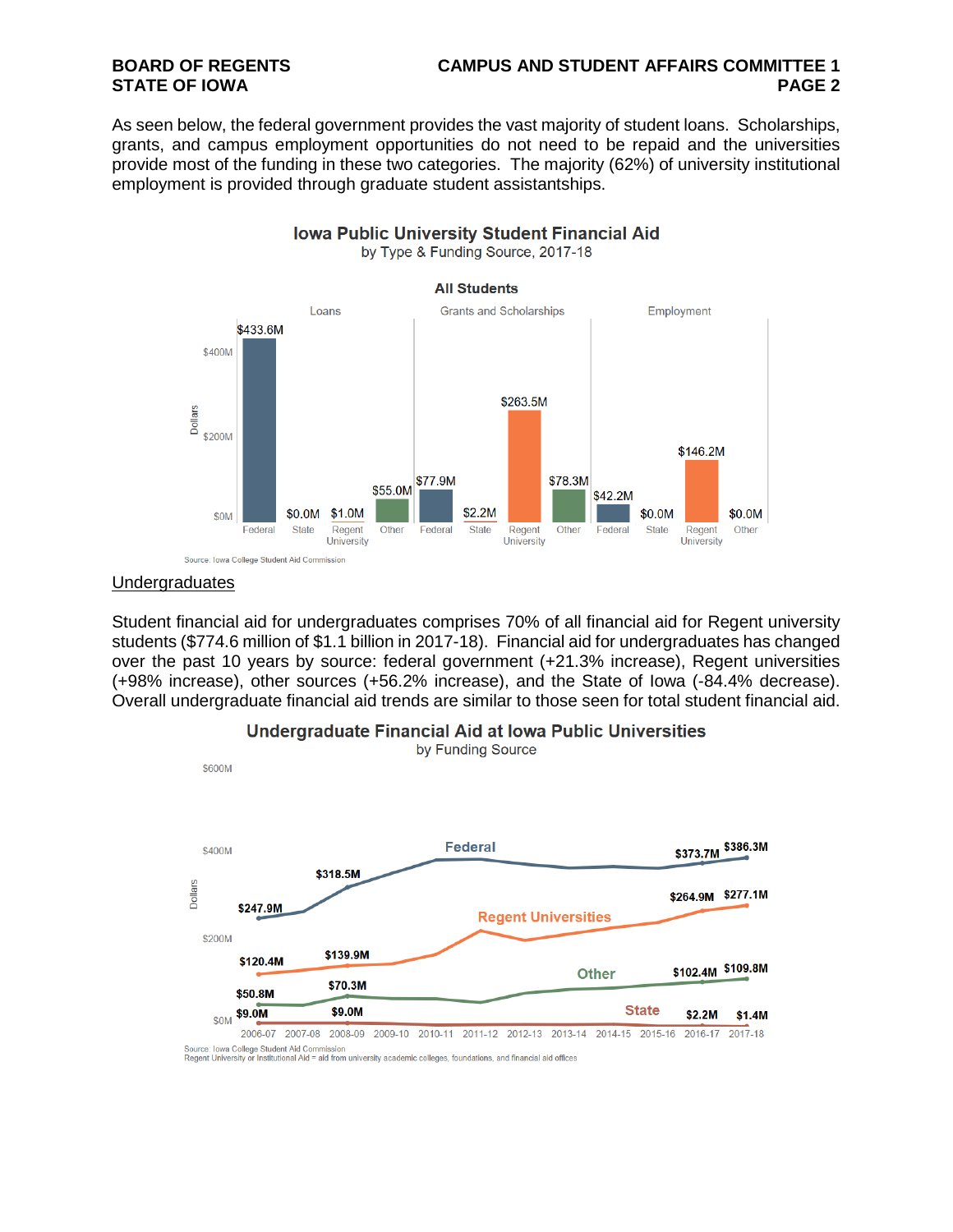# **BOARD OF REGENTS CAMPUS AND STUDENT AFFAIRS COMMITTEE 1**

Of the total \$433.6 million of federal loans taken out by Regent university students, undergraduates use \$308.7 million or 71%. Undergraduates use 84% (\$221.7 million) of the available institutional grants, but only 38% (\$54.9 million) of institutional employment funding. Most university employment for undergraduates is through university work-study programs, which grew significantly when the state of Iowa eliminated its work-study program in FY 2010.



As part of the Regent university mission to make an education as affordable as possible, the universities continue to provide increasing amounts of institutional financial aid, particularly to undergraduate students (see graph below for institutional aid by university).



**Total University Aid Provided to Undergraduates** 

Source: Iowa College Student Aid Commission<br>University or Institutional Aid = aid from university academic colleges, foundations, and financial aid offices

**Iowa Public University Student Financial Aid**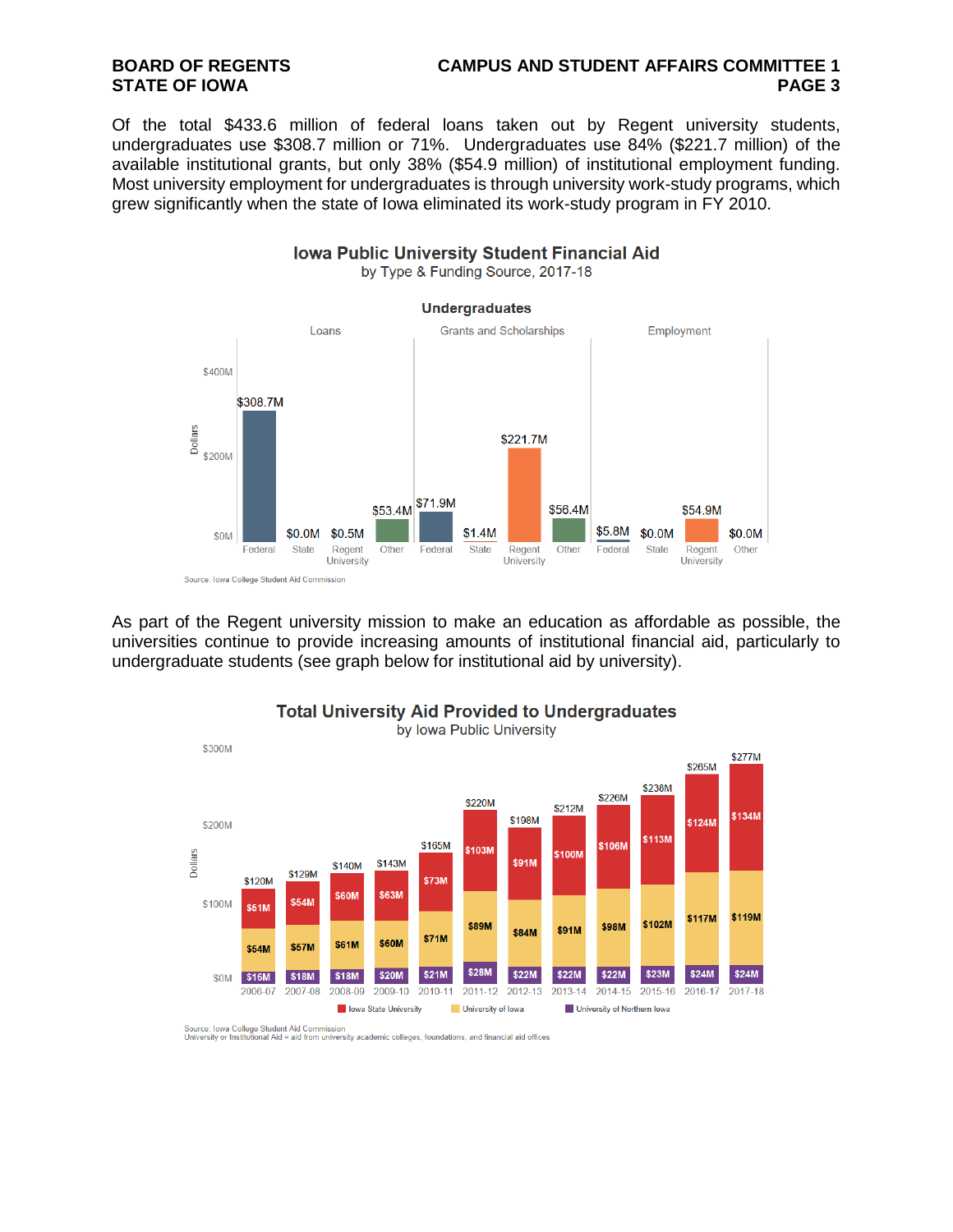## **BOARD OF REGENTS CAMPUS AND STUDENT AFFAIRS COMMITTEE 1**

Eighty percent of university institutional aid provided to undergraduates is in the form of grants or scholarships. That amount grew by +7.2% over the past year. The universities are the single largest source of all scholarships and grants available to undergraduates.



University Grants & Scholarships Provided to Undergraduates

Source: lowa College Student Aid Commission<br>Institutional grants and scholarships are provided by the three Regent universities and distributed by academic colleges, foundations, and financial aid offices

Most of these university institutional funds (65%) are reserved for students with demonstrated financial need.



### **Scholarships & Grants for Iowa Public University Undergraduates**

Source: Regent university Student Financial Aid Office data using Common Dataset and IPEDS data definitions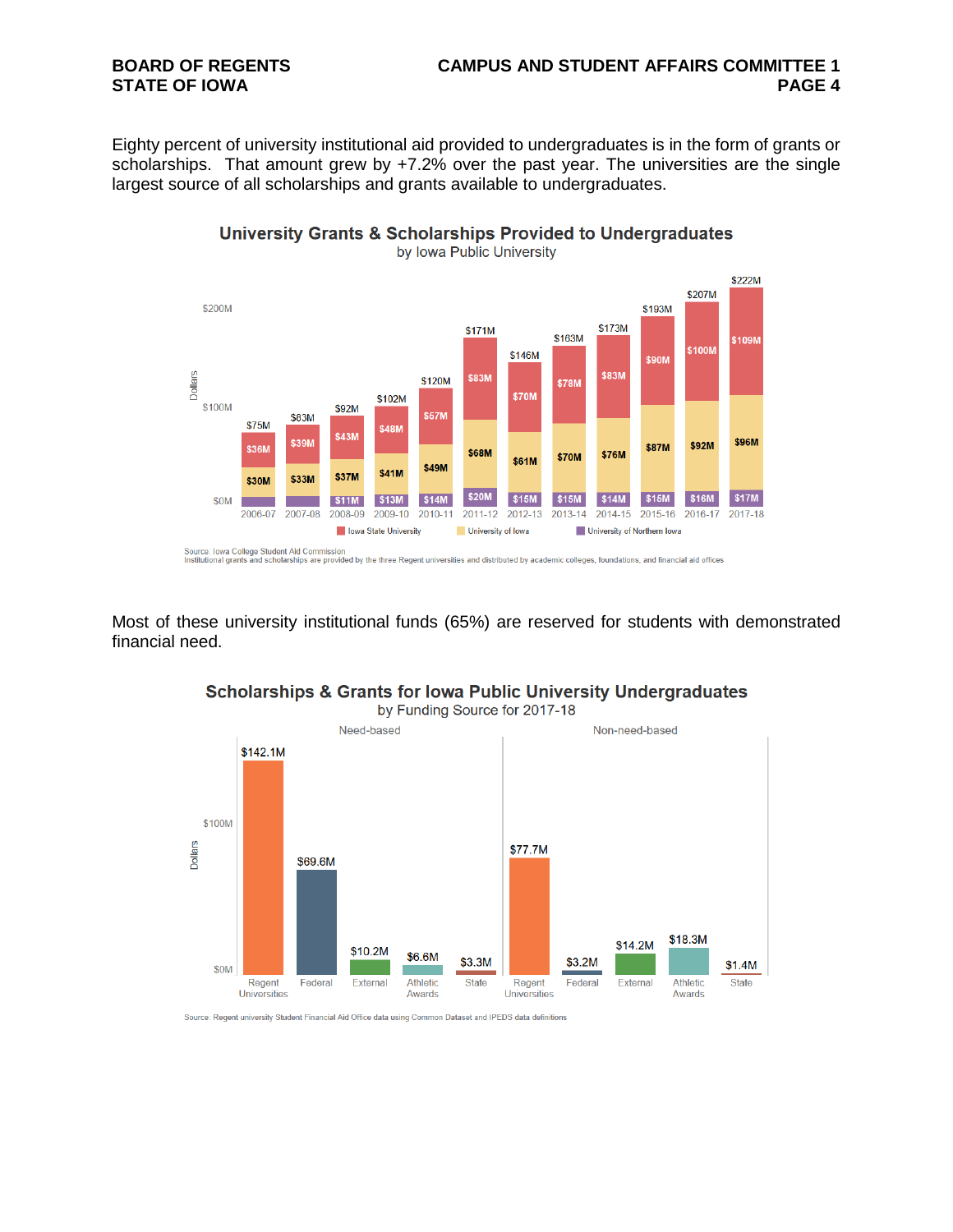# **BOARD OF REGENTS CAMPUS AND STUDENT AFFAIRS COMMITTEE 1**

Need-based scholarships and grants for undergraduates also increased. The amount provided by the universities increased +6.7% over last year. Federal and externally sourced need-based scholarships have also shown growth but at amounts significantly less that those provided by the Regents.

### Trends in Need-Based Scholarships & Grants for lowa Public **University Undergraduates**



The graph below drills down into the Regent university need-based undergraduate scholarships and grants to show the distribution across the three universities. Iowa State University and the University of Northern Iowa increased their need-based grant aid over the past year by +12.8% and +4.2, respectively. The University of Iowa was down -0.3%.



**Need-Based Scholarships & Grants** for Iowa Public University Undergraduates

Source: Regent university Student Financial Aid Office data using Common Dataset and IPEDS data definitions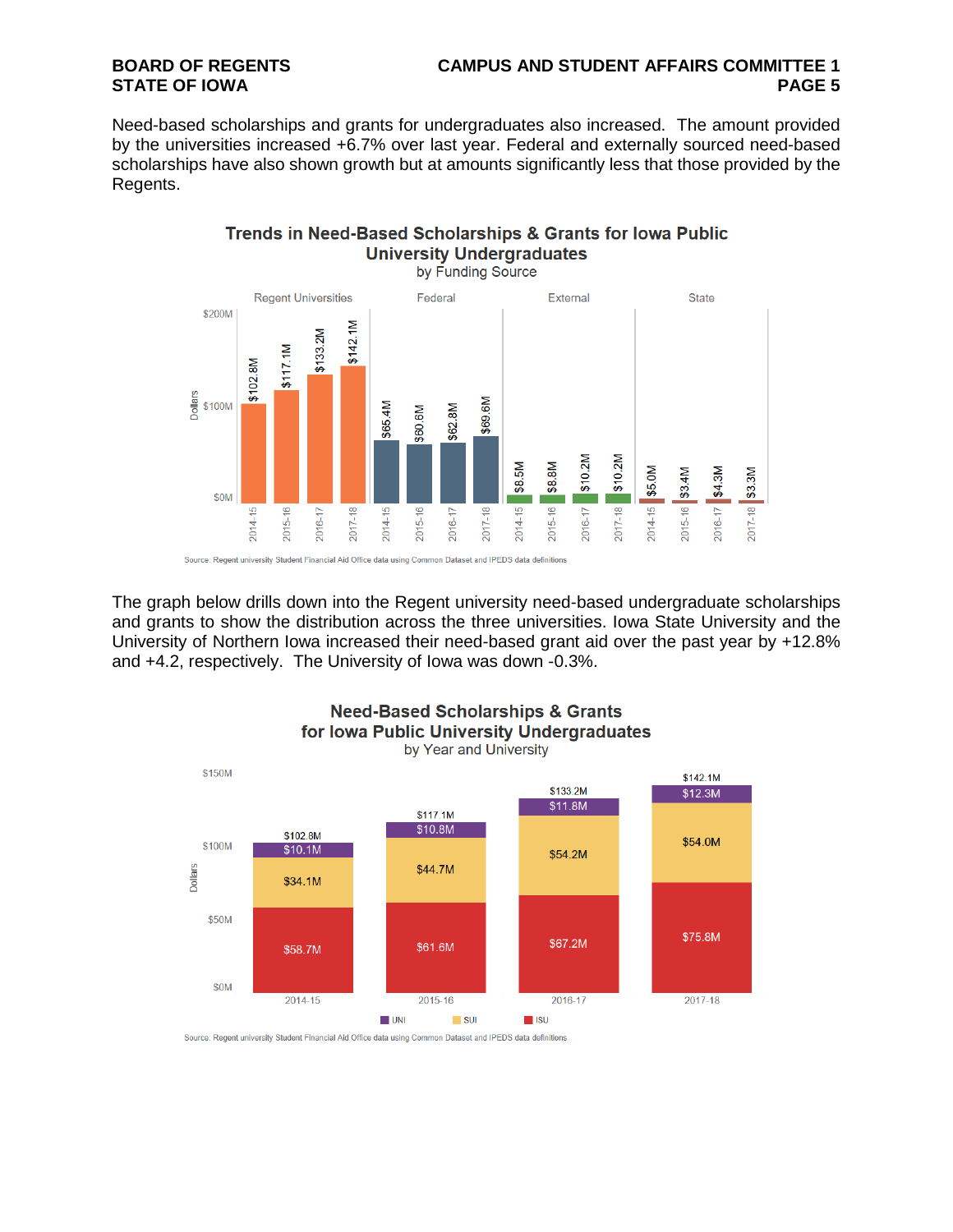The table below provides amounts of student financial aid aggregated by type of aid, residency status, demonstrated need of the students, Regent university attended, and year.

|                                       |                |                 |          | <b>ISU</b> |          |          | <b>SUI</b> |         |         | <b>UNI</b> |         |
|---------------------------------------|----------------|-----------------|----------|------------|----------|----------|------------|---------|---------|------------|---------|
|                                       |                |                 | 2015-16  | 2016-17    | 2017-18  | 2015-16  | 2016-17    | 2017-18 | 2015-16 | 2016-17    | 2017-18 |
| <b>Institutional</b>                  | Need-based     | Resident        | \$26.3M  | \$28.1M    | \$30.8M  | \$17.2M  | \$22.2M    | \$23.4M | \$9.2M  | \$10.3M    | \$10.9M |
|                                       |                | Non-resident    | \$35.3M  | \$39.1M    | \$45.0M  | \$27.6M  | \$32.0M    | \$30.6M | \$1.6M  | \$1.5M     | \$1.4M  |
|                                       | Non-need-based | Resident        | \$10.2M  | \$12.3M    | \$13.6M  | \$14.4M  | \$18.2M    | \$21.4M | \$2.0M  | \$2.0M     | \$2.2M  |
|                                       |                | Non-resident    | \$21.7M  | \$24.2M    | \$23.9M  | \$23.8M  | \$16.9M    | \$16.4M | \$0.2M  | \$0.3M     | \$0.3M  |
| <b>State</b>                          | Need-based     | <b>Resident</b> | \$1.3M   | \$1.6M     | \$1.1M   | \$1.2M   | \$1.5M     | \$1.0M  | \$1.0M  | \$1.2M     | \$1.0M  |
|                                       |                | Non-resident    | \$0.0M   | \$0.0M     | \$0.0M   | \$0.0M   | \$0.0M     | \$0.0M  | \$0.0M  | \$0.0M     | \$0.0M  |
|                                       | Non-need-based | <b>Resident</b> | \$0.5M   | \$0.7M     | \$0.5M   | \$0.4M   | \$0.6M     | \$0.6M  | \$0.1M  | \$0.2M     | \$0.2M  |
|                                       |                | Non-resident    | \$0.0M   | \$0.0M     | \$0.1M   | \$0.0M   | \$0.0M     | \$0.0M  | \$0.0M  | \$0.0M     | \$0.0M  |
| <b>Total Loans</b><br>& Work<br>Study | Need-based     | <b>Resident</b> | \$51.8M  | \$49.5M    | \$48.3M  | \$37.1M  | \$40.8M    | \$48.3M | \$18.3M | \$17.7M    | \$17.9M |
|                                       |                | Non-resident    | \$22.9M  | \$26.2M    | \$31.6M  | \$27.7M  | \$26.8M    | \$27.6M | \$1.3M  | \$1.2M     | \$1.2M  |
|                                       | Non-need-based | Resident        | \$34.4M  | \$34.0M    | \$29.0M  | \$19.0M  | \$21.6M    | \$22.6M | \$23.6M | \$24.7M    | \$23.0M |
|                                       |                | Non-resident    | \$18.5M  | \$21.4M    | \$22.2M  | \$9.8M   | \$8.6M     | \$8.0M  | \$1.8M  | \$1.9M     | \$2.0M  |
|                                       | Need-based     | <b>Resident</b> | \$2.8M   | \$3.1M     | \$3.3M   | \$3.5M   | \$2.4M     | \$6.0M  | \$0.0M  | \$0.0M     | \$6.3M  |
| Parent                                |                | Non-resident    | \$5.0M   | \$6.0M     | \$7.5M   | \$14.1M  | \$8.4M     | \$17.4M | \$0.0M  | \$0.0M     | \$1.3M  |
| Loans                                 | Non-need-based | Resident        | \$12.5M  | \$12.0M    | \$11.4M  | \$9.3M   | \$8.7M     | \$12.8M | \$10.0M | \$10.3M    | \$3.2M  |
|                                       |                | Non-resident    | \$12.0M  | \$13.5M    | \$14.7M  | \$17.2M  | \$12.5M    | \$17.0M | \$1.3M  | \$1.8M     | \$0.2M  |
| <b>Athletic</b><br>Awards             | Need-based     | Resident        | \$0.4M   | \$0.3M     | \$0.3M   | \$0.0M   | \$0.0M     | \$0.0M  | \$1.2M  | \$1.4M     | \$1.5M  |
|                                       |                | Non-resident    | \$2.8M   | \$3.0M     | \$3.1M   | \$0.0M   | \$0.0M     | \$0.0M  | \$1.9M  | \$2.0M     | \$1.8M  |
|                                       | Non-need-based | Resident        | \$0.7M   | \$0.8M     | \$0.9M   | \$1.5M   | \$2.1M     | \$2.1M  | \$0.3M  | \$0.2M     | \$0.2M  |
|                                       |                | Non-resident    | \$3.8M   | \$4.1M     | \$4.2M   | \$10.0M  | \$9.9M     | \$10.7M | \$0.1M  | \$0.2M     | \$0.1M  |
| <b>Grand Total</b>                    |                | \$262.9M        | \$279.9M | \$291.6M   | \$233.7M | \$233.2M | \$266.0M   | \$74.0M | \$77.0M | \$74.7M    |         |

### Degree-Seeking Undergraduate Financial Aid at Iowa Public Universities

Source: Regent university Student Financial Aid Office data using Common Dataset and IPEDS data definitions.

The next table shows the percent of undergraduates who completed a financial aid application or FAFSA, the percent determined to have financial need, and the percent of that need met by the university. A greater proportion of Iowa resident students at UNI have demonstrated financial need than Iowa resident students at ISU and the University of Iowa.

### **Undergraduates with Financial Need & Met Need**

by Residency & University

|            |                                    | 2015-16 |                            | 2016-17 |                            | 2017-18                           |        |  |
|------------|------------------------------------|---------|----------------------------|---------|----------------------------|-----------------------------------|--------|--|
|            |                                    |         | lowa Resident Non-Resident |         | lowa Resident Non-Resident | <b>Iowa Resident Non-Resident</b> |        |  |
| <b>ISU</b> | <b>Student Count</b>               | 18,047  | 10,026                     | 17,735  | 11,055                     | 17,038                            | 11,453 |  |
|            | <b>Completed FAFSA</b>             | 83.5%   | 63.7%                      | 82.0%   | 63.9%                      | 82.2%                             | 65.7%  |  |
|            | <b>Percent with Financial Need</b> | 54.4%   | 42.3%                      | 53.6%   | 42.2%                      | 55.8%                             | 45.9%  |  |
|            | Percent of Need Met                | 78.0%   | 83.0%                      | 78.0%   | 82.0%                      | 77.0%                             | 81.0%  |  |
| SUI        | <b>Student Count</b>               | 10,822  | 8,910                      | 12,010  | 8,685                      | 12,923                            | 8,177  |  |
|            | <b>Completed FAFSA</b>             | 77.2%   | 51.8%                      | 76.5%   | 50.2%                      | 77.3%                             | 52.5%  |  |
|            | <b>Percent with Financial Need</b> | 54.6%   | 39.2%                      | 51.1%   | 41.8%                      | 53.7%                             | 40.0%  |  |
|            | <b>Percent of Need Met</b>         | 70.0%   | 64.0%                      | 71.0%   | 62.0%                      | 67.0%                             | 57.0%  |  |
| UNI        | <b>Student Count</b>               | 8,241   | 886                        | 8,274   | 845                        | 8,275                             | 825    |  |
|            | <b>Completed FAFSA</b>             | 79.9%   | 44.1%                      | 79.2%   | 45.9%                      | 81.1%                             | 49.0%  |  |
|            | <b>Percent with Financial Need</b> | 61.8%   | 38.4%                      | 62.0%   | 38.0%                      | 63.3%                             | 40.1%  |  |
|            | <b>Percent of Need Met</b>         | 67.0%   | 65.0%                      | 66.0%   | 61.0%                      | 65.0%                             | 60.0%  |  |

Source: Regent university Student Financial Aid Office data using Common Dataset and IPEDS data definitions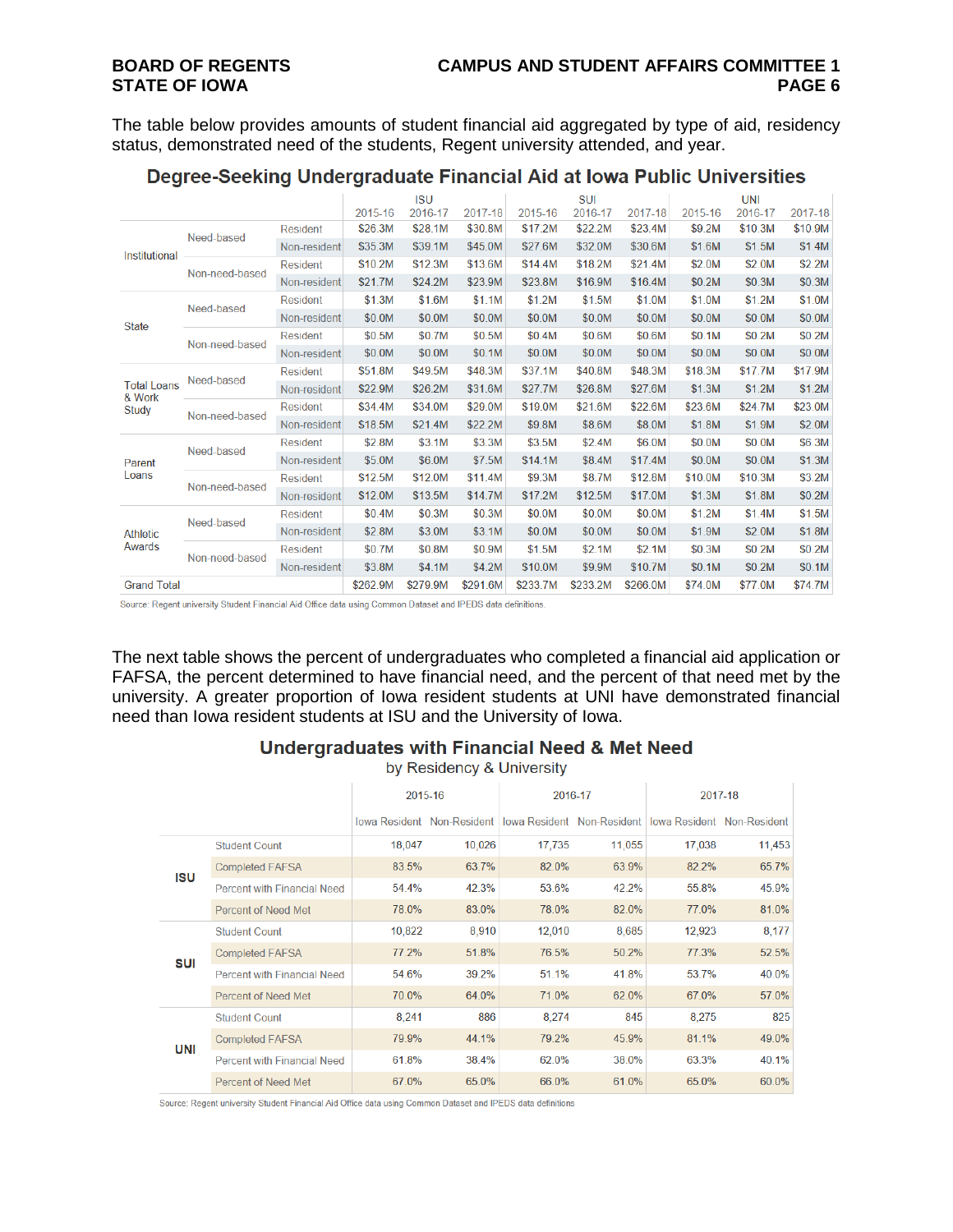#### Net Cost

Net cost or net price is calculated by subtracting the average amount of grants and scholarships from the total sticker price of attending a university. Net cost is generally a more accurate approximation, as compared to sticker price, of how much a student pays for college.

Regent university students with the greatest financial need receive the most financial aid. This results in differences in net cost by family income (as shown in the graph below). For example, a student from a family with an adjusted gross income of \$30,000 or less, has a net cost of almost half that of a student from a family with an income of greater than \$110,000.



#### Net Price for Resident Undergraduates at Iowa Public Universities by Adjusted Gross Income (AGI) Levels

Source: Regent university Student Financial Aid Office data using Common Dataset and IPEDS data definitions<br>Net Cost = Total sticker price - scholarships & grants, 2017-18 data

As an additional point of comparison, the Regent universities (shown in red below) continue to have the lowest net cost of four-year colleges and universities in Iowa.



Net Price for lowa Residents after Scholarships & Grants

Source: Integrated Postsecondary Education Data System (IPEDS), 2016-17 data. Net Price is determined by taking the college sticker price and subtracting the average<br>amount of scholarships and grants (Federal, State, Insti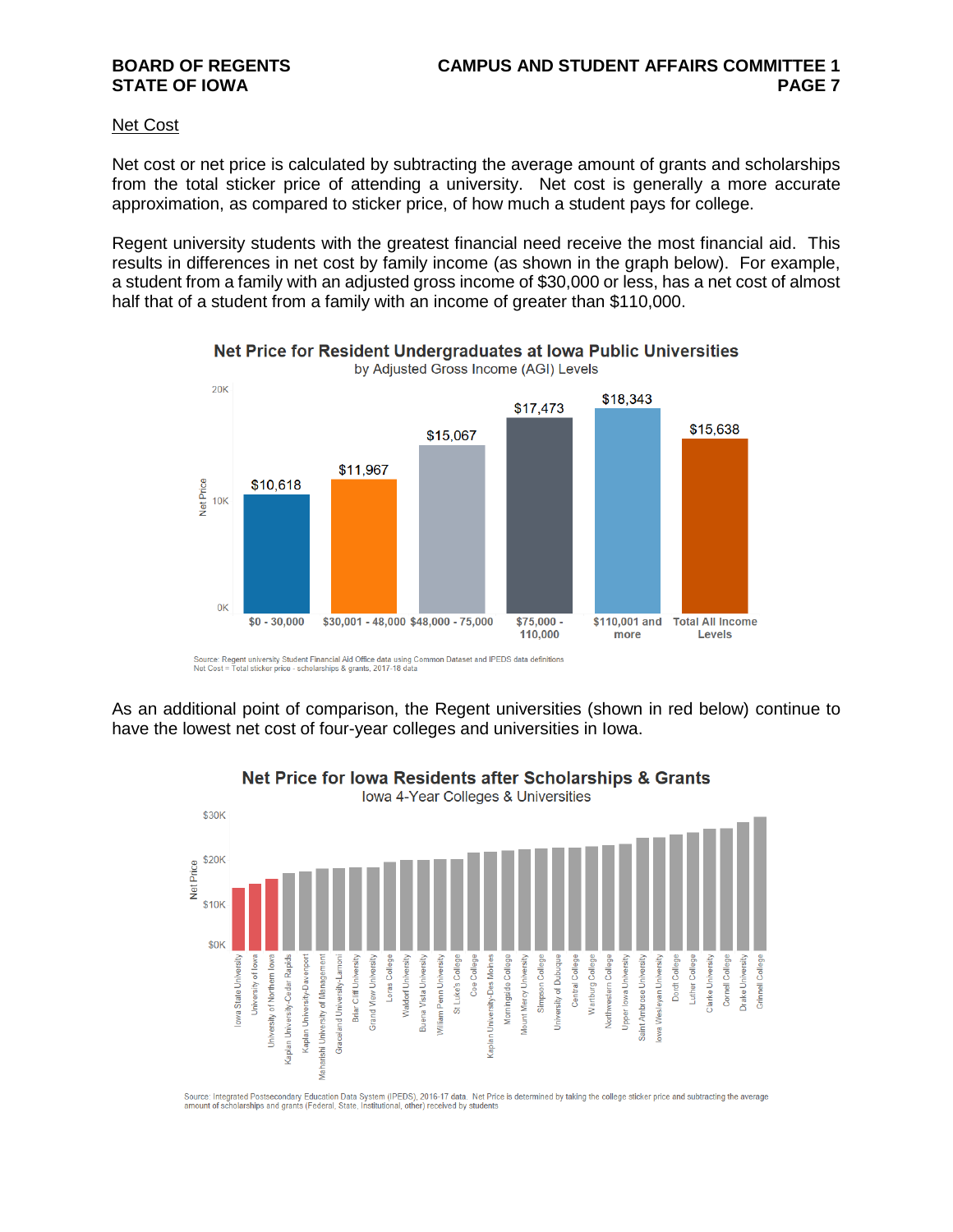#### Debt

The table below shows the average amount of debt for students who graduate with debt. It is important to note that among Iowa resident graduates, 37.2% from Iowa State University, 40.6% from the University of Iowa, and 28.6% from University of Northern Iowa graduated with no debt.

|            | 1.11                                 |          |          |          |  |  |  |  |
|------------|--------------------------------------|----------|----------|----------|--|--|--|--|
|            |                                      | 2015-16  | 2016-17  | 2017-18  |  |  |  |  |
| <b>ISU</b> | <b>Iowa Resident Debt</b>            | \$27,363 | \$26,546 | \$26,295 |  |  |  |  |
|            | Percent of Iowa Residents Who Borrow | 64.2%    | 64.6%    | 62.8%    |  |  |  |  |
|            | Non-Resident Debt                    | \$31,394 | \$30,105 | \$33,296 |  |  |  |  |
|            | Percent of Non-Residents Who Borrow  | 52.8%    | 50.2%    | 51.8%    |  |  |  |  |
| <b>SUI</b> | <b>Iowa Resident Debt</b>            | \$26,715 | \$25,599 | \$27,000 |  |  |  |  |
|            | Percent of Iowa Residents Who Borrow | 62.1%    | 58.9%    | 59.4%    |  |  |  |  |
|            | Non-Resident Debt                    | \$29,451 | \$32,908 | \$31,515 |  |  |  |  |
|            | Percent of Non-Residents Who Borrow  | 42.9%    | 38.9%    | 40.4%    |  |  |  |  |
| <b>UNI</b> | <b>Iowa Resident Debt</b>            | \$24,093 | \$23,712 | \$24,108 |  |  |  |  |
|            | Percent of Iowa Residents Who Borrow | 70.6%    | 71.8%    | 71.4%    |  |  |  |  |
|            | Non-Resident Debt                    | \$28,197 | \$27,228 | \$30,269 |  |  |  |  |
|            | Percent of Non-Residents Who Borrow  | 47 7%    | $331\%$  | 47 2%    |  |  |  |  |

### Average Debt for Undergraduates Who Graduated with Debt

Source: Regent university Student Financial Aid Office data using Common Dataset and IPEDS data definitions

Graduate debt at the Regent universities compares favorably to debt at other Iowa four-year colleges and universities (see graph below). The left side of the graph shows the average debt for each student who graduates with debt. The right side shows the average debt for all students who graduated. The average debt for all students is much lower at the Regent universities because a relatively high percent of our students graduate with no debt.

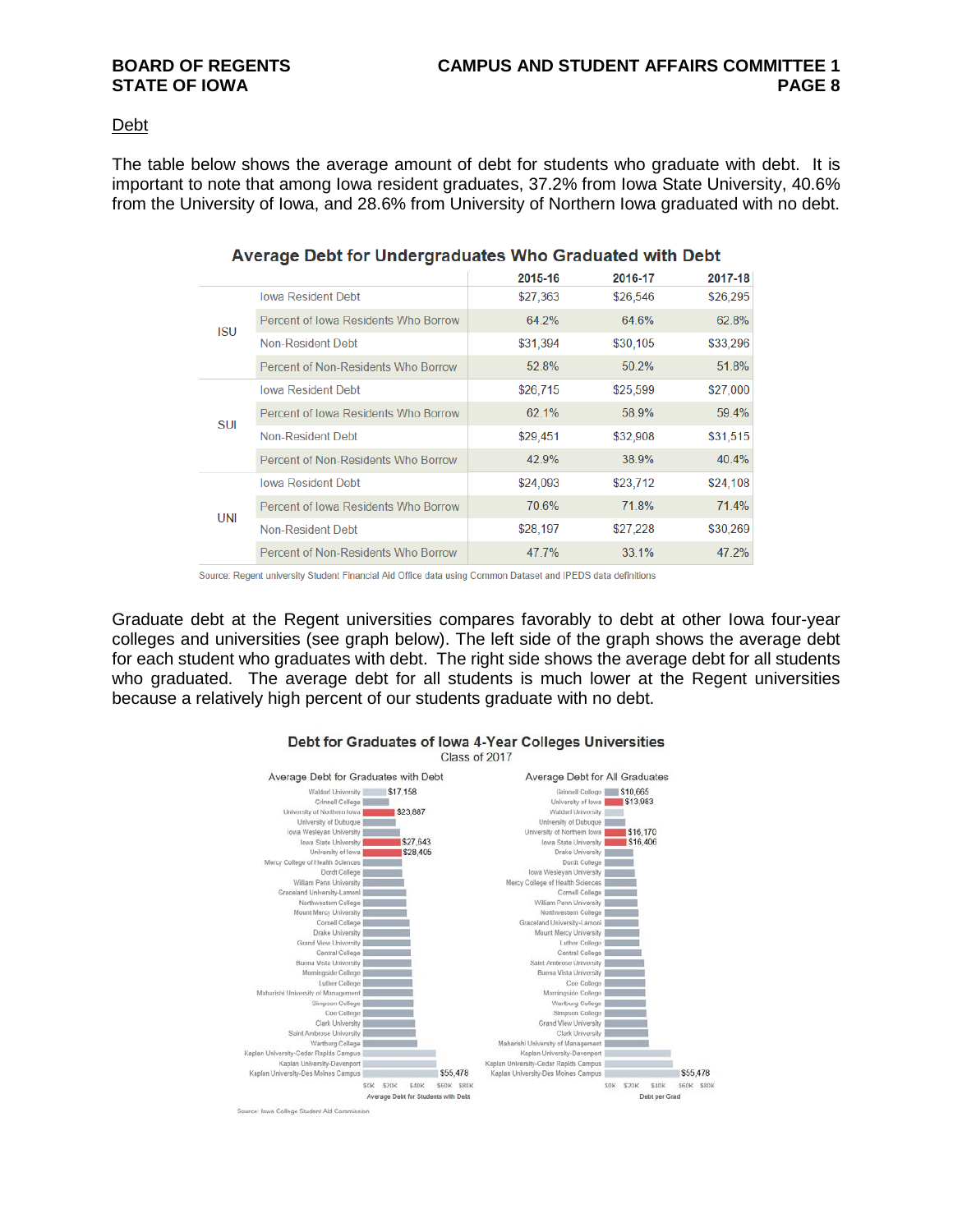#### Student Debt Default Rates

The Higher Education Opportunity Act of 2009 created a new calculation to determine what percent of college and university graduates defaulted on their student loan by three years after graduation. According to the U.S. Department of Education, the Regent university debt default rate for the graduate cohort of 2014 compares favorably both within the state of Iowa and nationally (see below).



### 3-Year Default Rate for the Class of 2014

As of the publication of this report, the Iowa Student Aid Commission had not published threeyear default rates by sector for the class of 2015. These rates were available for the three Regent universities: University of Iowa (2.6%), Iowa State University (3.4%), and the University of Northern Iowa (3.9%). This represents a drop in the default rate at the University of Iowa, but an increase in the default rates at both Iowa State and UNI.

Source: Iowa College Student Aid Commission & U.S. Department of Education